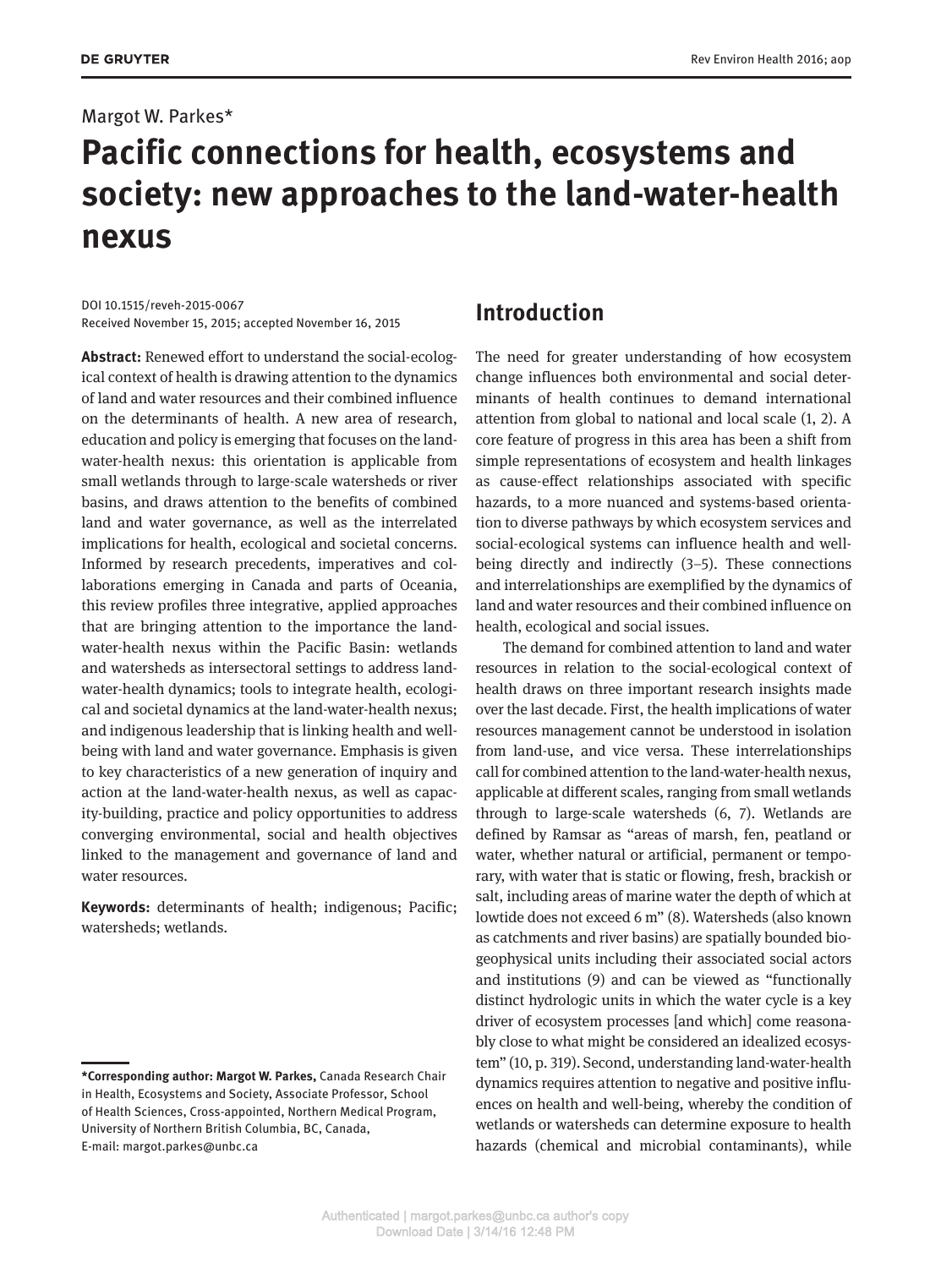at the same time providing health benefits ranging from the core human requirements of food and water, through to lifestyle, livelihoods and the health benefits of biodiversity, equitable water access, and stewardship (6, 7, 11). Third, attention to land-water-health issues demands a shift in attention from government to governance (7, 12). Understanding governance as "a process whereby societies or organizations make their important decisions, determine whom they involve in the process and how they render account" (13, p. 1) enables attention to be placed on the range of factors, roles, responsibilities and intersectoral challenges associated with governing land and water resources, and the implications of watershed governance for the determinants of health.

Attention to the land-water-health nexus is considered especially important in an era of dramatic increases in the rate and scale of social-ecological change, compounded by intensifying resource extraction and development internationally, and the overlay of climate change (1, 4, 14, 15). These changes compound and exacerbate the complex health and well-being issues associated with the governance of land and water resources, ranging from safety and security of drinking water sources, to capacity to sustain livelihoods, food security, economies, lifestyle and cultural values, especially in resource-dependent and climate-impacted communities (4, 7, 16–20). Such issues have implications not only for populations living in rapidly urbanizing societies, but also for rural, remote and indigenous communities that remain especially sensitive to changes in social-ecological systems which, in combination, can disrupt social determinants of health, create environmental hazards, and disturb critical relationships among culture, identity and well-being (21, 22).

In response to these issues, a new area of research, education and policy is emerging that focuses on the interrelated health, ecological and societal consequences of a combined focus on land and water governance. Informed by research precedents, imperatives and collaborations emerging across Canada and parts of the Oceania region (Oceania: A general name applied to the isles of the Pacific Ocean, including Polynesia, Melanesia, Micronesia, Australasia and sometimes the Malaysian Islands) (23), this brief review profiles three integrative, applied approaches that are bringing new attention to the importance the land-water-health nexus within the Pacific Basin:

- 1. Wetlands and watersheds as intersectoral settings to address land-water-health dynamics;
- 2. Tools to integrate health, ecological and societal dynamics at the land-water-health nexus;
- 3. Indigenous leadership: linking health and well-being with land and water governance.

# **Innovations at the land-waterhealth nexus**

A combined focus on interrelated land, water and health issues demands not only new knowledge generation about these issues but also increased attention to the actions required to address the social-ecological influences on the determinants of health. Innovative responses to these demands are emerging from a variety of research and policy contexts, including explicit attention to the 'knowledge to action' dynamics of ecosystem approaches to health, and the complex societal challenges identified as 'wicked problems' at the interface of health, ecological and societal concerns (24–27).

In the Pacific region, opportunities to exchange knowledge about land-water-health issues, as well as actions to address these issues, are challenged by the jurisdictional, demographic, cultural and ecological diversity of the region (28, 29). Even so, the types of innovations profiled here are notable for their generic relevance and potential for application in a range of contexts spanning the small island states of the South Pacific to the continental-coastal dynamics of Australia and Canada.

#### **Wetlands and watersheds: intersectoral settings to address land-water-health dynamics**

The need for attention to the role of the public health sector in responding to complex intersectoral challenges is growing, especially in response to the combined ecological and social impacts of climate change and resource development on health and well-being (16, 19, 20). Calls for a new generation of intersectoral action are arising in contexts from global to local, ranging from a recognition of planetary and global impacts (1) through to national calls for new types of intersectoral action to address the combined health implications of social and environmental change (2, 30). Within countries, the importance of public health engagement with land and water governance processes is being highlighted in contexts ranging from the public implications of oil and gas exploration (16, 17, 19), through to increased interactions among health units and watershed-based jurisdictions (31) and growing interest in the cumulative (health, social, environmental) impacts of resource development (20, 32, 33). Health units and authorities are finding themselves challenged by the recognition that changes to land and water resources will provide the context for population health in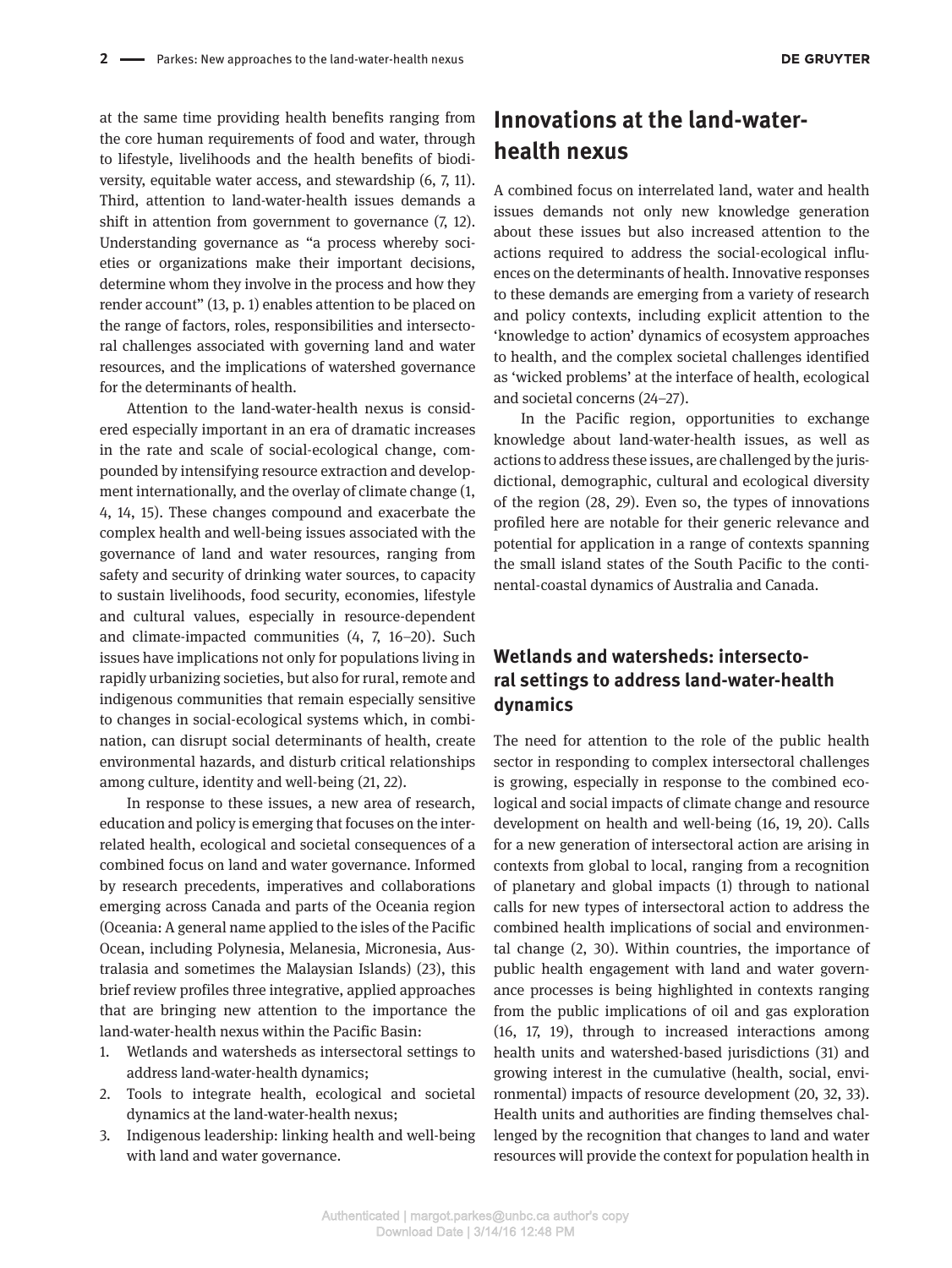the short, medium and long-term. Addressing 'upstream' determinants of health demands explicit attention be paid to the driving forces of social and ecological change (7, 20). Along with growing recognition that 'upstream is a place', are demands for 'integrated settings approaches' focused on social-ecological contexts for health (34–36).

Against this backdrop, watersheds and wetlands are increasingly being recognized as settings for health, helping to contextualize important features and characteristics of the land-water-health nexus across a range of scales and contexts (6, 7, 34). Both wetlands and watersheds are usefully understood as social-ecological settings, which also demonstrate the characteristics of coupled natural–human systems (10, 37). Wetlands and watersheds therefore offer a place-based construct within which to understand and manage driving forces of change in particular social-ecological systems, the interactions between social systems, ecosystems and health, and to identify specific actions to improve social and ecological determinants of health within these settings. As expressions of the land-water-health nexus, wetlands and watersheds are being found to be internationally relevant, but especially pertinent in the context of changing climate and associated impacts on land and water resources in the interrelated continental, island and terrestrial-marine systems across the Pacific region (18, 38, 39).

A heuristic framework for depicting and examining these intersectoral dynamics is presented in Figure 1. This framework, is adapted from previous versions of the prism framework (7, 40), to highlight the fact that these intersectoral relationships could be understood in the context of any social-ecological system. In this example, wetlands and watersheds are proposed as place-based settings within which to examine the intersectoral dynamics of the land-water-health nexus.

#### **Tools to integrate health, ecological and societal dynamics at the land-water-health nexus**

Tightly coupled social-ecological change and associated shifts in the landscape of the determinants of health highlight the need for the public health community to move from a focus on why the social-ecological context for health is important, to identify how the health sector can work with others to develop research, practices and policies appropriate to the intersectoral challenges at the land-water-health nexus. Better understanding of the boundary-crossing, complex intersectoral challenges of land and water governance, has been associated with the



**Figure 1:** The prism framework for health and sustainability adapted to the land-water-health nexus.

The framework offers a heuristic for application in any socialecological system. In this example, wetlands and watersheds are presented as a place-based setting within which to examine the intersectoral dynamics of the land-water-health nexus. Adapted from Parkes et al. (7, 20). "The Prism Framework for Health and Sustainability adapted to the Land-Water-Health Nexus" by Margot W. Parkes is licensed under a Creative Commons Attribution-Non-Commercial 4.0 International License.

need for new types of tools and practices that can benefit from multiple forms of 'knowledge' (local, community, disciplinary, organizational, indigenous and holistic) and multiple types of 'actions' (ranging from specific research, education and practices to policies, legislations and socio-political change). One response to this need has been ongoing attention to participatory, multi-stakeholder, transdisciplinary approaches to knowledge generation and exchange, especially within the emerging field of ecosystem approaches to health (5, 41), and which are benefitting from development of related approaches in the context of watershed in catchment management, across Canada and Australasia (42–44).

Another effort to respond to the complexities of the land-water-health nexus is arising through the revision, development and refinement of existing decision-support tools. Rapid development in geospatial technologies has seen considerable shift from traditional (largely biophysically oriented) Geographic Information Systems (GIS), through to participatory, and expert-informed GIS tools that explicitly seek to understand the complex social-ecological values and priorities operating at the land-waterhealth nexus (45, 46). A related development has been the design of geospatial watershed 'portal' tools capable of integrating diverse forms of spatially related data, documents, audio-visual material across health, social and ecological realms within watersheds (47).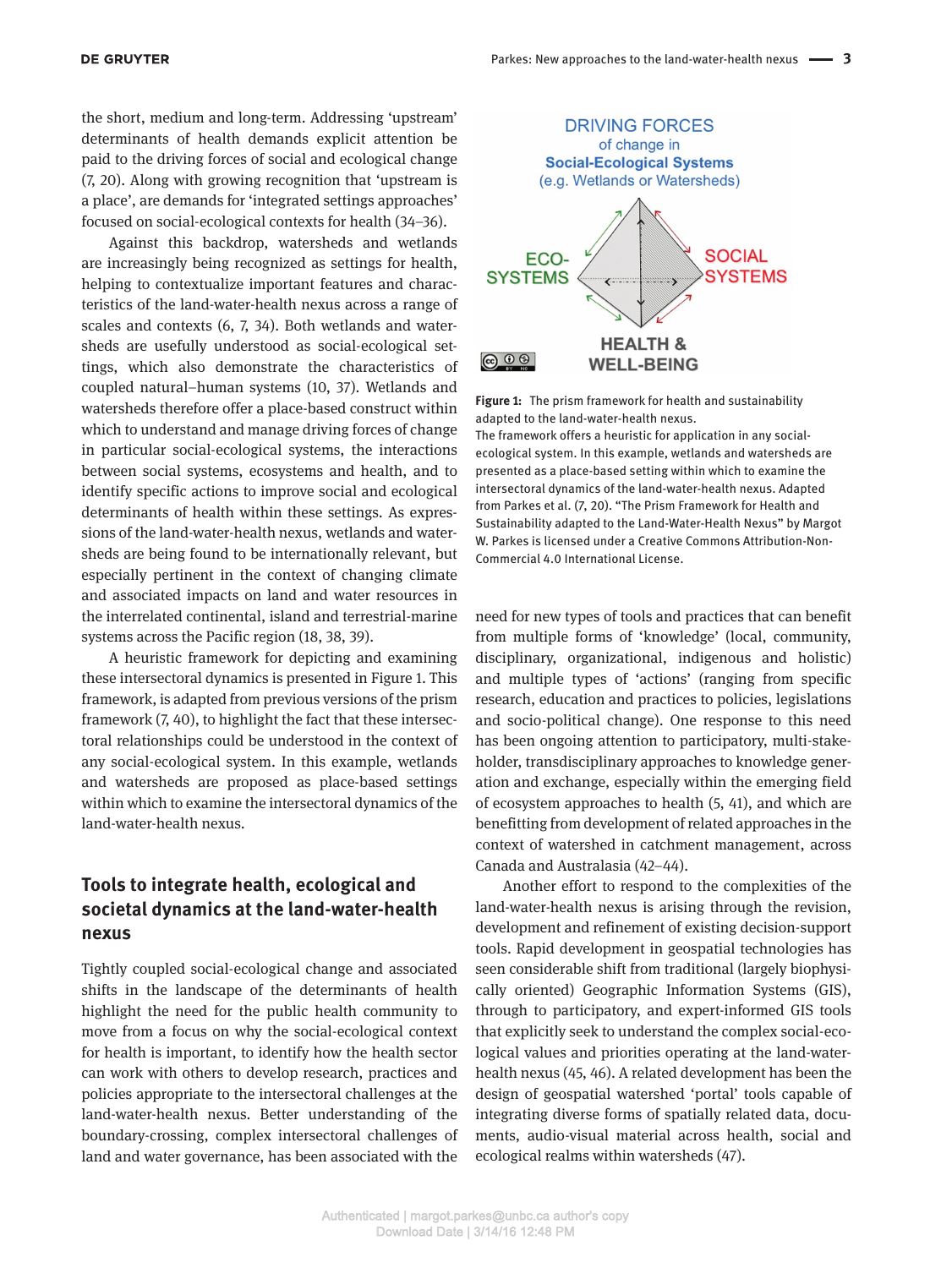#### **Indigenous leadership: linking health and well-being with land and water governance**

A notable area of development in decision-support tools relevant to the land-water-health nexus has been innovations and targeted efforts to develop integrative tools that value and prioritize indigenous perspectives on these relationships (44, 48–50). Indeed, integrative indigenous perspectives and research leadership has been providing a range of opportunities for integration of health, ecological and social concerns, with particular relevance to the land-water-health nexus (22, 39, 51). Many integrative approaches to understanding indigenous health explicitly identify land, water and environmental stewardship as interrelated determinants of indigenous well-being and "web of being" (22, 52–56). Given the legacies of unethical research and disproportionate health burdens impacting indigenous peoples internationally, using culturally appropriate practices to promote health and prevent disease at the land-water-health nexus will be imperative (57). Lessons and insights from across Canada and Oceania echo wider issues and priorities for indigenous peoples internationally.

Responding adequately to the diverse land-waterhealth context in the Pacific region will require a shift in perspective from "including" indigenous knowledge, to focusing on interrelated processes of indigenous leadership, knowledge generation and action to address the health, ecological and socio-cultural dynamics of land and water governance experienced by indigenous peoples. In addition to developments in existing decision-support tools, an array of new approaches to learning and exchange are being developed, including Digital Story-telling and related narrative approaches that reflect well-documented connections among language, cultural strength, histories of orality and connectivity between land and community as drivers of indigenous peoples' health and well-being (57–59). A new generation of effort in the Oceania region is prioritizing both Indigenous perspectives and an explicit focus on the landwater-health nexus (39). One indication of this was the inaugural Oceania Ecohealth Symposium titled "Linking Peoples, Landscapes, Health and Well-being" (December 2013) convened at the University of Melbourne which explicitly profiled precedents of indigenous leadership from Australia, New Zealand and the South Pacific. This event highlighted the level of interest in fostering indigenous-oriented collaborations that profile leadership and practices relating to land, water and health, including the potential co-design of comparative international research. These developments are directly informed by

collaborations among indigenous and non-indigenous researchers and practitioners in Canada and Oceania, and offer fertile prospects for research and learning across the Pacific Basin.

## **Conclusions**

This brief review presents innovations and developments focused on different aspects of the land-water-health nexus, drawing particularly from experience and precedents in Canada and parts of Oceania. These efforts form part of a growing body of work that links health, ecosystems and society across scales, spanning biodiversity and health (11), wetlands and health (6, 60), watersheds and health (7, 34) and planetary health (1). Emphasis has been given to new areas of inquiry and action with potential for research collaborations and comparative case-studies across the diverse Pacific region, as well as capacity-building, practice and policy opportunities to address converging environmental, social and health objectives arising in relation to the management and governance of land and water resources.

## **References**

- 1. Whitmee S, Haines A, Beyrer C, Boltz F, Capon AG, et al. Safeguarding human health in the anthropocene epoch: report of The Rockefeller Foundation–Lancet Commission on planetary health. The Lancet 2015;386(10007):1973–2028.
- 2. Hancock T, Spady DW, Soskolne CL, editors. Global change and public health: addressing the ecological determinants of health. The Report in Brief. CPHA Working Group on the Ecological Determinants of Health. Ottawa, Canada: Canadian Public Health Association; 2015.
- 3. Corvalan C, Hales S, McMichael AJ (Core Writing Team), Butler C, Campbell-Lendrum D, Confalonieri U, Leitner K, Lewis N, et al. (Extended Writing Team). Ecosystems and human well-being: health synthesis. Geneva: WHO; 2005.
- 4. Bowles DC, Butler CD, Friel S. Climate change and health in earth's future. Earths Future 2014;2(2):60–7.
- 5. Hallstrom L, Guehlstorf N, Parkes MW, editors. Ecosystems, society and health: pathways through diversity, convergence and integration. Montreal, Canada: McGill Queens University Press, 2015.
- 6. Horwitz P, Finlayson CM. Wetlands as settings for human health: incorporating ecosystem services and health impact assessment into wetland and water resource management. Bioscience 2011;61:678–88.
- 7. Parkes MW, Morrison KE, Bunch MJ, Hallström LK, Neudoerffer RC, et al. Towards integrated governance for water, health and social-ecological systems: the watershed governance prism. Glob Environ Change 2010;20:693–704.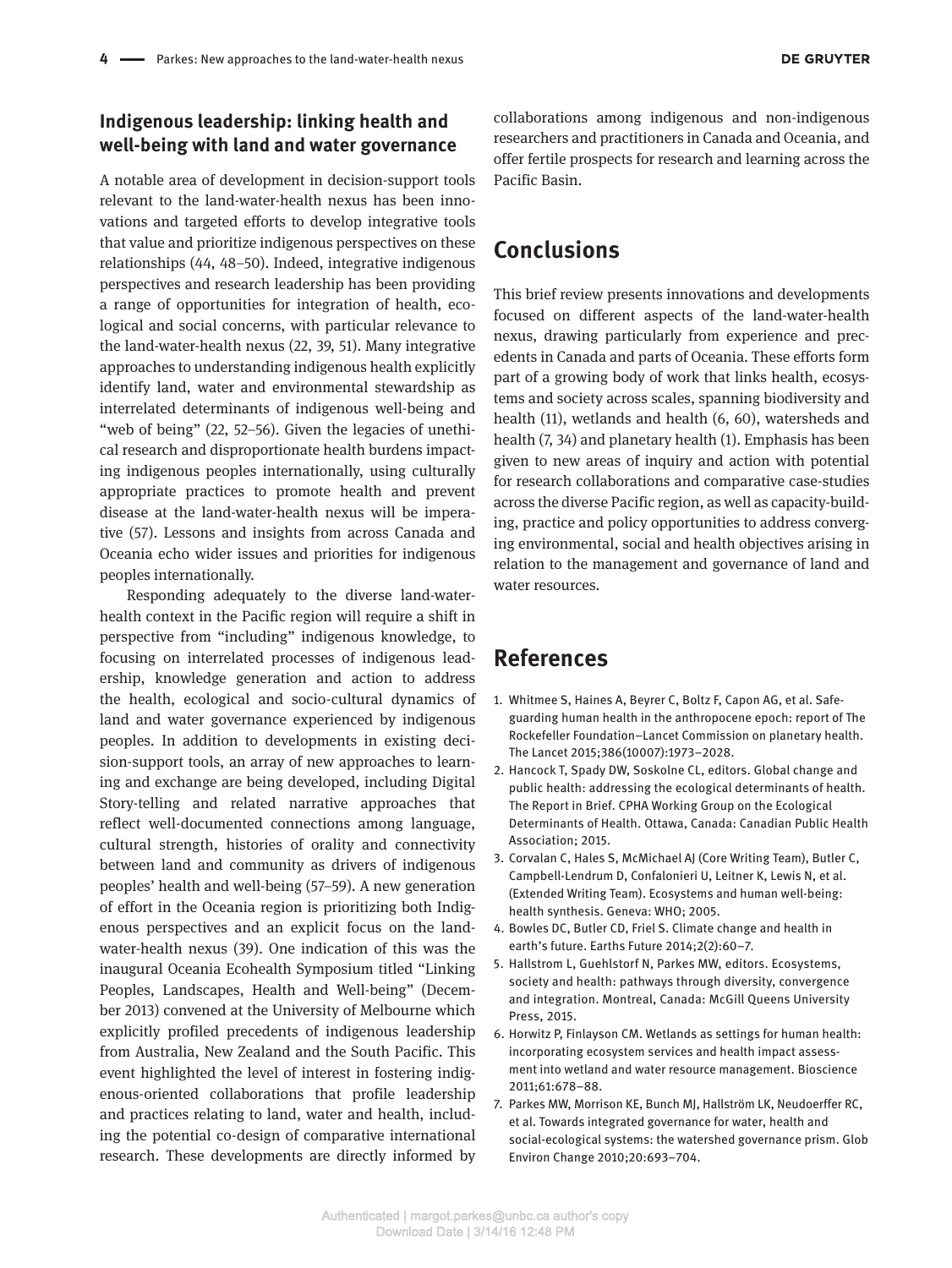- 8. Ramsar Convention. Ramsar convention on wetlands of international importance especially as waterfowl habitat 1971. Iran, Feb 2, 1971. As amended by the protocol of Dec 3, 1982, and the amendments of May 28, 1987; 1971.
- 9. Glaser M. Human-nature interactions in the anthropocene: potentials of social-ecological systems analysis. New York: Routledge, 2012.
- 10. Wilcox B. Ecosystem health in practice: emerging areas of application in environment and human health. Ecosyst Health 2001;7:317–25.
- 11. WHO and CBD. Romanelli C, Cooper D, Campbell-Lendrum D, Maiero M, Karesh W, et al. (Lead Coordinating Authors). Connecting global priorities: biodiversity and human health, a state of knowledge review. World Health Organisation and Secretiariat of the Convention on Biological Diversity; 2015. Available at: [http://www.who.int/globalchange/publications/](http://www.who.int/globalchange/publications/biodiversity-human-health/en/) [biodiversity-human-health/en/.](http://www.who.int/globalchange/publications/biodiversity-human-health/en/)
- 12. Brandes OM, O'Riordan T, O'Riordan J, Brandes L. A blueprint for watershed governance in British Columbia [Internet]. Victoria, BC: Polis Project on Ecological Governance; 2014. Available at: [http://poliswaterproject.org/sites/default/files/](http://poliswaterproject.org/sites/default/files/POLIS-Blueprint-web.pdf) [POLIS-Blueprint-web.pdf.](http://poliswaterproject.org/sites/default/files/POLIS-Blueprint-web.pdf)
- 13. Graham J, Amos B, Plumptre T. Principles for good governance in the 21st century. Policy Brief No.15 – August 2003. Available at: [http://www.iog.ca/publications/policybrief15.pdf;](http://www.iog.ca/publications/policybrief15.pdf) Ottawa, Canada: Institute on Governance; 2003.
- 14. International Association for Ecology & Health (IAEH). Editorial: EcoHealth2014 call to action on climate change. EcoHealth 2014;11(4):456–8.
- 15. Watts N, Adger WN, Agnolucci P, Blackstock J, Byass P, et al. Health and climate change: policy responses to protect public health. The Lancet 2015;386(10006):1861–914.
- 16. Office of the Chief Medical Officer of Health (OCMOH). Chief Medical Officer of Health's Recommendations Concerning Shale Gas Development in New Brunswick [Internet]. 2012. Available from: [http://www2.gnb.ca/content/dam/](http://www2.gnb.ca/content/dam/gnb/Departments/h-s/pdf/en/HealthyEnvironments/ExecutiveSummary.pdf) [gnb/Departments/h-s/pdf/en/HealthyEnvironments/](http://www2.gnb.ca/content/dam/gnb/Departments/h-s/pdf/en/HealthyEnvironments/ExecutiveSummary.pdf) [ExecutiveSummary.pdf.](http://www2.gnb.ca/content/dam/gnb/Departments/h-s/pdf/en/HealthyEnvironments/ExecutiveSummary.pdf)
- 17. Fraser Basin Council. Identifying Health Concerns relating to oil & gas development in northeastern BC: human health risk assessment – phase 1 report [Internet]. Victoria, BC: BC Ministry of Health; 2012. Available at: [http://www.health.gov.bc.ca/pro](http://www.health.gov.bc.ca/protect/oil-gas-assessment.html)[tect/oil-gas-assessment.html](http://www.health.gov.bc.ca/protect/oil-gas-assessment.html).
- 18. Bennett H, Jone R, Keating G, Woodward S, Hales S, et al. Health and equity impacts of climate change in Aotearoa-New Zealand, and health gains from climate action. N Z Med J 2014;127(1406):16–31.
- 19. Coram A, Moss J, Blashki G. Harms unknown: health uncertainties cast doubt on the role of unconventional gas in Australia's energy future. Med J Aust 2014;200(4):210–3. DOI: 10.5694/mja13.11023.
- 20. Kinnear S, Kabir Z, Mann J, Bricknell L. The need to measure and manage the cumulative impacts of resource development on public health: an Australian perspective. In: Rodriguez-Morales A, editor. Current Topics in Public Health. Rijeka, Croatia: InTech; 2013. Retrieved from [http://www.intechopen.com/books/](http://www.intechopen.com/books/current-topics-in-public-health/) [current-topics-in-public-health/.](http://www.intechopen.com/books/current-topics-in-public-health/)
- 21. Parlee B, O'Neil J, Nation LKDF. 'The dene way of life': perspectives on health from Canada's north. J Can Stud Détudes Can 2007;41(3):112–33.
- 22. Parkes MW. Ecohealth and aboriginal health: a review of common ground. Prince George, BC, Canada: National Collaborating Centre for Aboriginal Health; 2011. Available at: [http://www.nccah-ccnsa.](http://www.nccah-ccnsa.ca/docs/Ecohealth_Margot Parkes 2011-EN.pdf) [ca/docs/Ecohealth\\_Margot Parkes 2011-EN.pdf.](http://www.nccah-ccnsa.ca/docs/Ecohealth_Margot Parkes 2011-EN.pdf)
- 23. Crystal D. Penguin Encyclopedia. New Edition. Penguin Books; 2004.
- 24. Charron DF. Ecosystem approaches to health for a global sustainability agenda. EcoHealth 2012;9:256–66.
- 25. Brown VA, Harris JA, Russell JY. Tackling wicked problems: through the transdisciplinary imagination. London: Earthscan; 2010.
- 26. Best A, Holmes B. Systems thinking, knowledge and action: towards better models and methods. Evid Policy J Res Debate Pract 2010;6(2):145–59.
- 27. Webb J, Mergler D, Parkes MW, Saint-Charles J, Spiegel J, et al. Tools for thoughtful action: the role of ecosystem approaches to health in enhancing public health. Can J Public Health 2010;101:439–41.
- 28. Jenkins K, Kingsford R, Closs G, Wolfenden B, Matthaei C, et al. Climate change and freshwater ecosystems in Oceania: an assessment of vulnerability and adaptation opportunities. Pac Conserv Biol 2010;1:201–19.
- 29. Kingsford R, Watson J. What hope for biodiversity in the face of anthropogenic climate change in Oceania? Pac Conserv Biol 2011;9:166–7.
- 30. CIHR. Environments and Health. The initiative at a glance. Available at: <http://www.cihr-irsc.gc.ca/e/48464.html>. Ottawa, Canada: Canadian Institutes of Health Research Signature Initiative; 2015.
- 31. Conservation Ontario, Network for Ecosystem Sustainability & Health, Credit Valley Credit Union, Ontario Veterinary College, Trees Ontario. Healthy communities depend on healthy watersheds: a call for collaboration among public health & watershed organizations [Internet]. Conservation Ontario; 2012. Available from:<www.conservationontario.ca>.
- 32. Pacific Institute for Climate Solutions, Carbon Talks, Simon Fraser University. A natural gas research agenda for BC: bridging gaps in research and action (Dialogue Report) [Internet]. carbontalks. 2013 [cited 2014 Mar 18]. Available at: [http://www.carbontalks.ca/](http://www.carbontalks.ca/dialogues/invitational/a-natural-gas-research-agenda-for-bc) [dialogues/invitational/a-natural-gas-research-agenda-for-bc.](http://www.carbontalks.ca/dialogues/invitational/a-natural-gas-research-agenda-for-bc)
- 33. Gillingham M, Halseth G, Johnson C, Parkes M. The Integration imperative: cumulative environmental, community and health impacts of multiple natural resource developments. New York: Springer International Publishing AG; 2016.
- 34. Parkes MW, Horwitz P. Water, ecology and health: ecosystems as settings for promoting health and sustainability. Health Promot Int 2009;24:94–102.
- 35. Poland B, Dooris M. A green and healthy future: the settings approach to building health, equity and sustainability. Crit Public Health 2010;20(3):281–98.
- 36. Northern Health. Position on the environment as a context for health: an integrated settings approach [Internet]. Prince George, BC: Northern Health; 2012. Available at: [http://www.](http://www.northernhealth.ca/AboutUs/PositionStatementsAddressingRiskFactors.aspx#532437-full-position-statements) [northernhealth.ca/AboutUs/PositionStatementsAddressin](http://www.northernhealth.ca/AboutUs/PositionStatementsAddressingRiskFactors.aspx#532437-full-position-statements)[gRiskFactors.aspx#532437-full-position-statements](http://www.northernhealth.ca/AboutUs/PositionStatementsAddressingRiskFactors.aspx#532437-full-position-statements).
- 37. Pickett STA, Cadenasso ML, Grove JM. Biocomplexity in coupled natural–human systems: a multidimensional framework. Ecosystems 2005;8:225–32.
- 38. Lewis N, Hamnett M, Prasad U, Tran L, Hilton A. Climate and health in the Pacific: research in progress. Pac Health Dialog 1998;5:187–90.